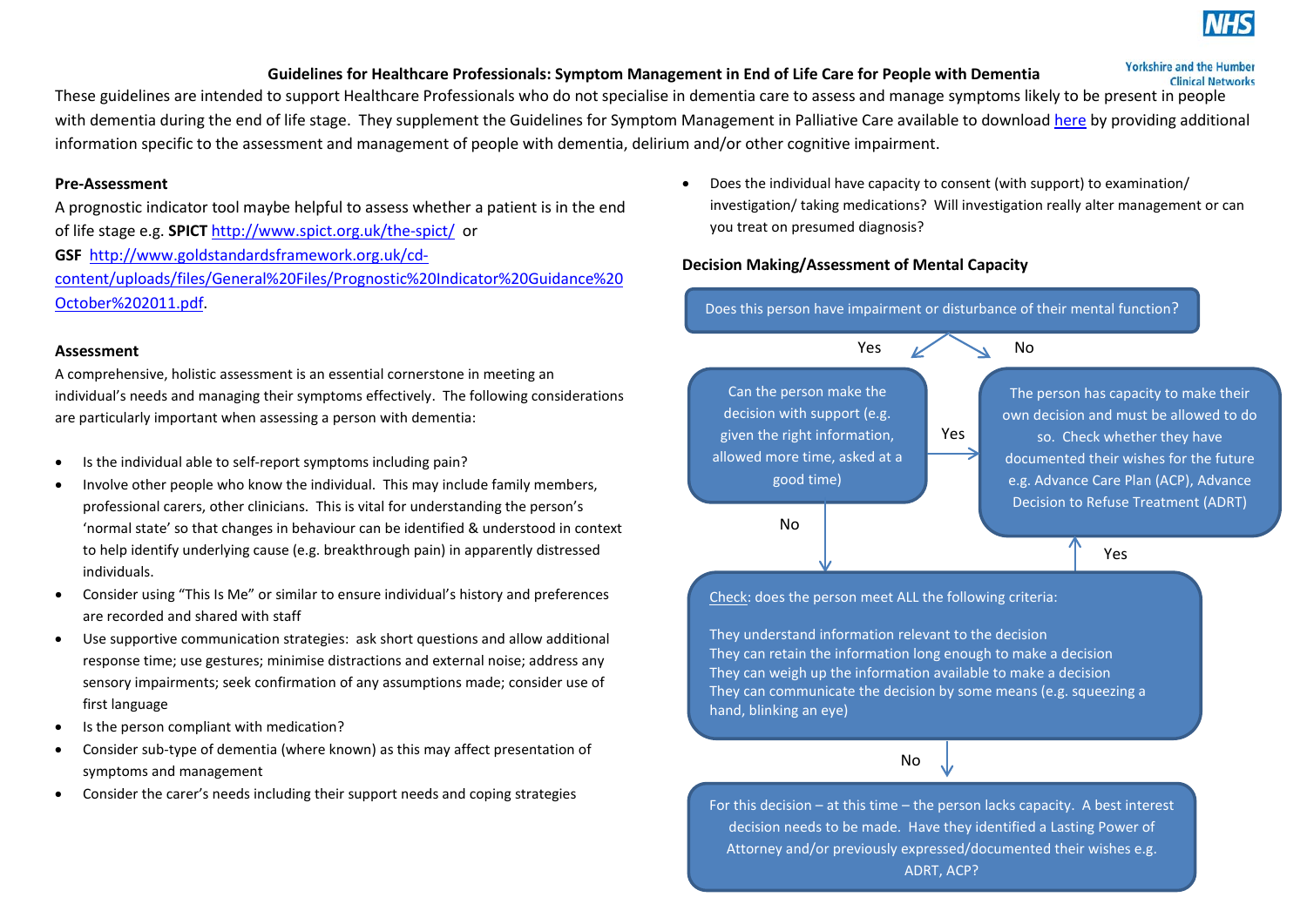#### **Distress and Pain Assessment**

People with dementia may not report their pain so it is always important to ask them. They may not associate their experience with the word pain, so use alternative words such as aching, hurting, sore, and uncomfortable. Focus on current pain and ensure assessment is made during both periods of activity and of rest.

Visual tools in the form of rating scales (numerical rating scale, verbal rating scale, pain thermometer), body diagram, descriptive words and pictures may support people with communication difficulties to self-report their pain.

When a person is not able to accurately report how they feel, observing their behaviour can indicate when they are distressed.

The following behaviours are likely to be a sign of distress which may be an indication of pain, discomfort or an emotional need: Agitation, walking around more than usual,

withdrawal, night-time waking, not eating/drinking or any behaviour that signals a change from the person's normal behaviour.

Knowing about a person, their routines, habits and life story and the context in which the distressed behaviour occurs, can help to distinguish pain and other causes of distress such as hunger, anxiety, boredom.

If a person is unable to say whether they have pain it is important to look to rule out other potential causes of distress before assuming it is pain.

There are several tools available to support pain assessment in people with dementia, including **PAIN-AD** <https://www.healthcare.uiowa.edu/igec/tools/pain/PAINAD.pdf> and **Abbey Pain Scale** [http://prc.coh.org/PainNOA/Abbey\\_Tool.pdf.](http://prc.coh.org/PainNOA/Abbey_Tool.pdf) When using these tools, watch for over-identification of pain. Is distress due to another cause? **Disability Distress Assessment Tool** helps healthcare professionals and carers record a person's behaviour and recognise signs they are distressed. It also has a clinical decision check list to help determine the possible cause of their distress. [http://prc.coh.org/PainNOA/Dis%20DAT\\_Tool.pdf](http://prc.coh.org/PainNOA/Dis%20DAT_Tool.pdf)

#### **Medication use – general considerations**

- Consider non-drug management options first
- Take a full drug history
- Optimise current medications: consider concordance, patient specific factors, consider use of e.g. Dosette box
- People with dementia are particularly vulnerable to the side effects of drugs that exacerbate confusion e.g. anticholinergics, amitriptyline.
- In Parkinson's Dementia and Lewy Body Dementia, be aware of side effects of dopamine agonists (confusion, hallucinations and delusions).
- Use oral medication as **first line** wherever possible.
- If the person is unhappy taking oral medications, consider: switching from tablets to syrup/liquids; giving tablets with jam/yoghurt; oro-dispersible preparations; change to a one daily/slow release preparation if available. Liaise with

pharmacist. NB. Administration of covert medication for patients who lack capacity will require a best interest decision.

- Prioritise essential medications (in dying phase, symptom management is priority)
- If needed, sub-cutaneous injections can be given regularly or prn.
- A syringe pump enables a combination of drugs to be administered subcutaneously in one infusion over a continuous period. It can be particularly useful for patients unable or unwilling to take oral medication and in patients with intractable nausea and vomiting. If a person is likely to move about and forget to take the syringe pump or to pull at the infusion line, a syringe pump is unlikely to be appropriate.

#### **Pain Management**

- Identify and, where possible, treat any contributing causes e.g. constipation, pressure sores
- If unclear if patient has pain, consider a trial of regular analgesia
- Start with regular paracetamol, consider stronger analgesia if necessary.
- If unable to swallow oral medications and patient not obviously in last days of life, consider transdermal route.

#### Transdermal patches

A number of different continuous release preparations are available to treat moderate to severe pain including BuTrans® (buprenorphine) patches (lowest strength 5mcg/hr lasts 7 days and is equivalent to 90mg oral codeine/24hr. Conversion charts are available in, ["A](http://www.yhscn.nhs.uk/media/PDFs/EOL/KEY%20DOCUMENTS/YH%20Palliative%20care%20symptom%20guide%202016%20v2.pdf)  [Guide to Symptom Management in Palliative Care".](http://www.yhscn.nhs.uk/media/PDFs/EOL/KEY%20DOCUMENTS/YH%20Palliative%20care%20symptom%20guide%202016%20v2.pdf) All patients using continuous release preparations should also be prescribed an immediate release preparation for breakthrough pain such as codeine or morphine (dose dependent on patch strength)

#### Topical preparations

Topical preparations such as non-steroidal anti-inflammatory gels can be effective in mildmoderate localised pain in acute and chronic musculoskeletal conditions such as arthritis. Heat pads and warm baths can relax muscles, reduce joint stiffness and help relieve aches and pains. Ice packs can help relieve pain where there is inflammation and swelling. Care should always be taken to protect the skin from burns when using heat pads and ice packs.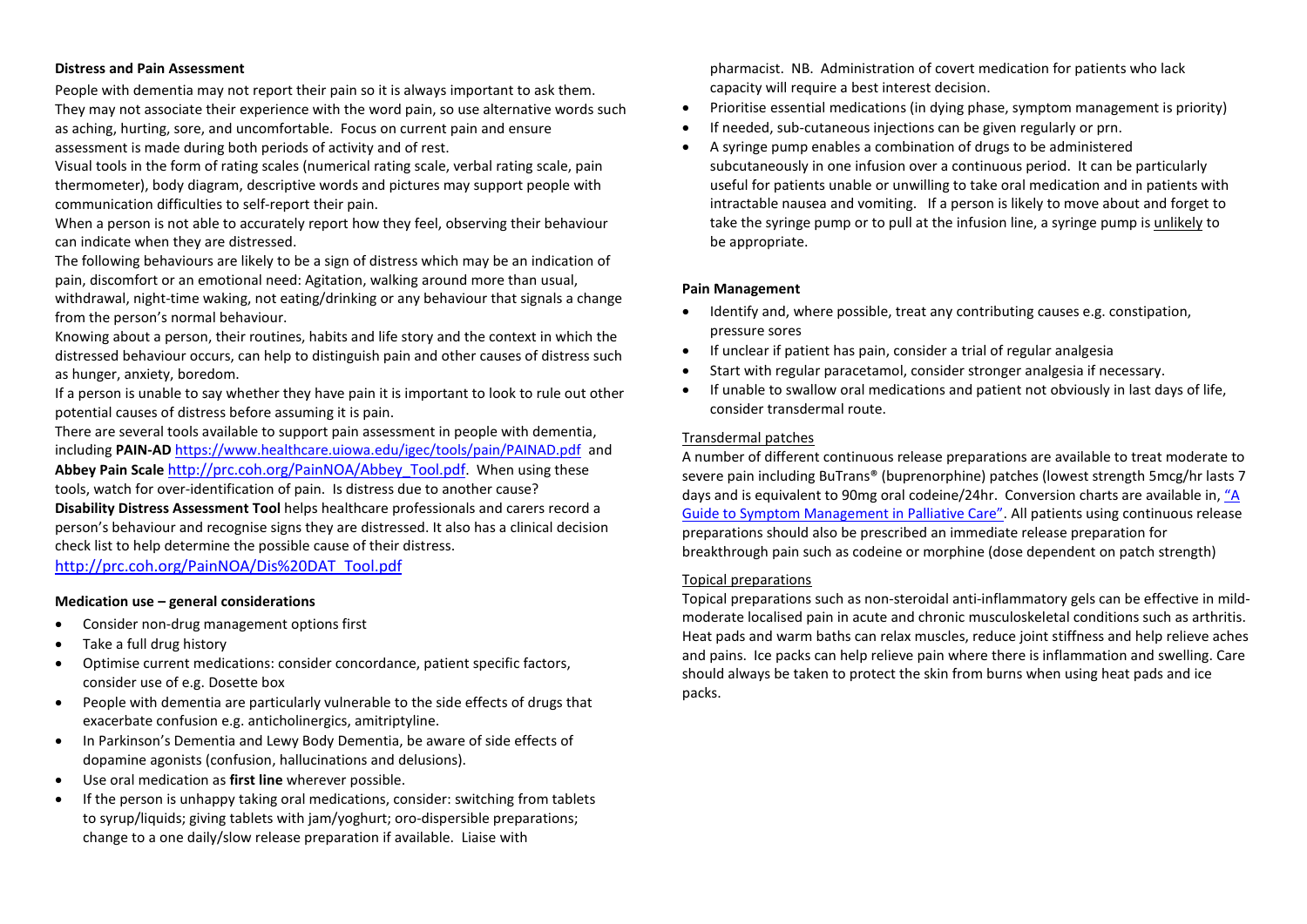## **Eating and Swallowing Problems**

Nutritional problems, loss of appetite, swallowing problems and weight loss are common issues in dementia, especially as the severity of illness increases. Overall there is no conclusive evidence that tube feeding provides benefit for people with advanced dementia, either in terms of prolonging life or improving quality of life for people with dementia. <http://www.ncbi.nlm.nih.gov/pubmed/19370678>

- Exclude reversible causes for not eating eg thrush. Ensure good mouth care.
- Consider if appropriate to refer to SALT for assessment.
- Comfort feeding small amounts of appropriately thickened fluids/soft food may provide enjoyment of eating and result in perceived alleviation of hunger or thirst. [http://www.airedale-trust.nhs.uk/services/dietetics/leaflets-for-patients-with](http://www.airedale-trust.nhs.uk/services/dietetics/leaflets-for-patients-with-dementia/)[dementia/](http://www.airedale-trust.nhs.uk/services/dietetics/leaflets-for-patients-with-dementia/)

## **Nausea and Vomiting**

- Treat reversible causes where appropriate (e.g. infection, constipation, review current medications).
- Are environmental factors contributing? Can they be minimised? (e.g. reduce noxious odours, strong food smells etc., reduce overwhelming food portion sizes).
- Non-pharmacological interventions may be useful (e.g. Peppermint tea, ginger biscuits.
- Consider longer acting anti-emetics to reduce tablet burden e.g. Levomepromazine.

If unable to take medications orally consider:

#### Subcutaneous injections

Most anti-emetics are available in injectable preparations and can be used as subcutaneous injections or via syringe pump as continuous infusion.

#### Patches

Hyoscine Hydrobromide is available as Scopoderm TTS patch and can be useful for motion sickness (1mg patch applied to hairless area behind ear every 72hours). Use with caution; can cause confusion, dry mouth, skin reaction, urinary retention. Granisetron (5HT antagonist) is available as a patch lasting up to 7 days but is only licensed for use with chemotherapy and can cause severe constipation. Seek specialist advice before using.

## **Constipation**

Ensure regular assessment of bowel habit and early intervention where appropriate.

- Increase fluid intake and review diet to include fibre if possible
- Review medication which may be causing constipation
- Non-pharmacological measures may help: abdominal massage and use of heat pack, assist patient to adopt correct posture for defecation, ensure privacy
- Combination of stool softener and stimulant laxative is usually required
- Preparations containing dantron can cause contact dermatitis; avoid in incontinent patients
- In the dying phase it may be unnecessary to intervene unless constipation is causing distress

## **Anxiety and Agitation**

Neuropsychiatric symptoms are nearly universal in dementia and agitation is among the most distressing for patients and family carers.

Consider specific causes: Physical (eg pain), side effect of medication, emotional, activity (eg dressing) or environment (eg lighting, unfamiliar surroundings) Address where possible by person-centred non-drug approaches.

NHS Managing Behavioural and Psychological Disturbance in Dementia [http://www.leeds.gov.uk/docs/Leeds%20guideline%20-](http://www.leeds.gov.uk/docs/Leeds%20guideline%20-%20Behavioural%20and%20Psychological%20Needs%20in%20Dementia.pdf) [%20Behavioural%20and%20Psychological%20Needs%20in%20Dementia.pdf](http://www.leeds.gov.uk/docs/Leeds%20guideline%20-%20Behavioural%20and%20Psychological%20Needs%20in%20Dementia.pdf) .

Occasionally in severe anxiety/agitation at the end of life a trial of a benzodiazepine or antipsychotic may be appropriate, weighing up the risks and benefits. Antipsychotics should be avoided if possible in Lewy Body dementia as these patients are more prone to severe side effects.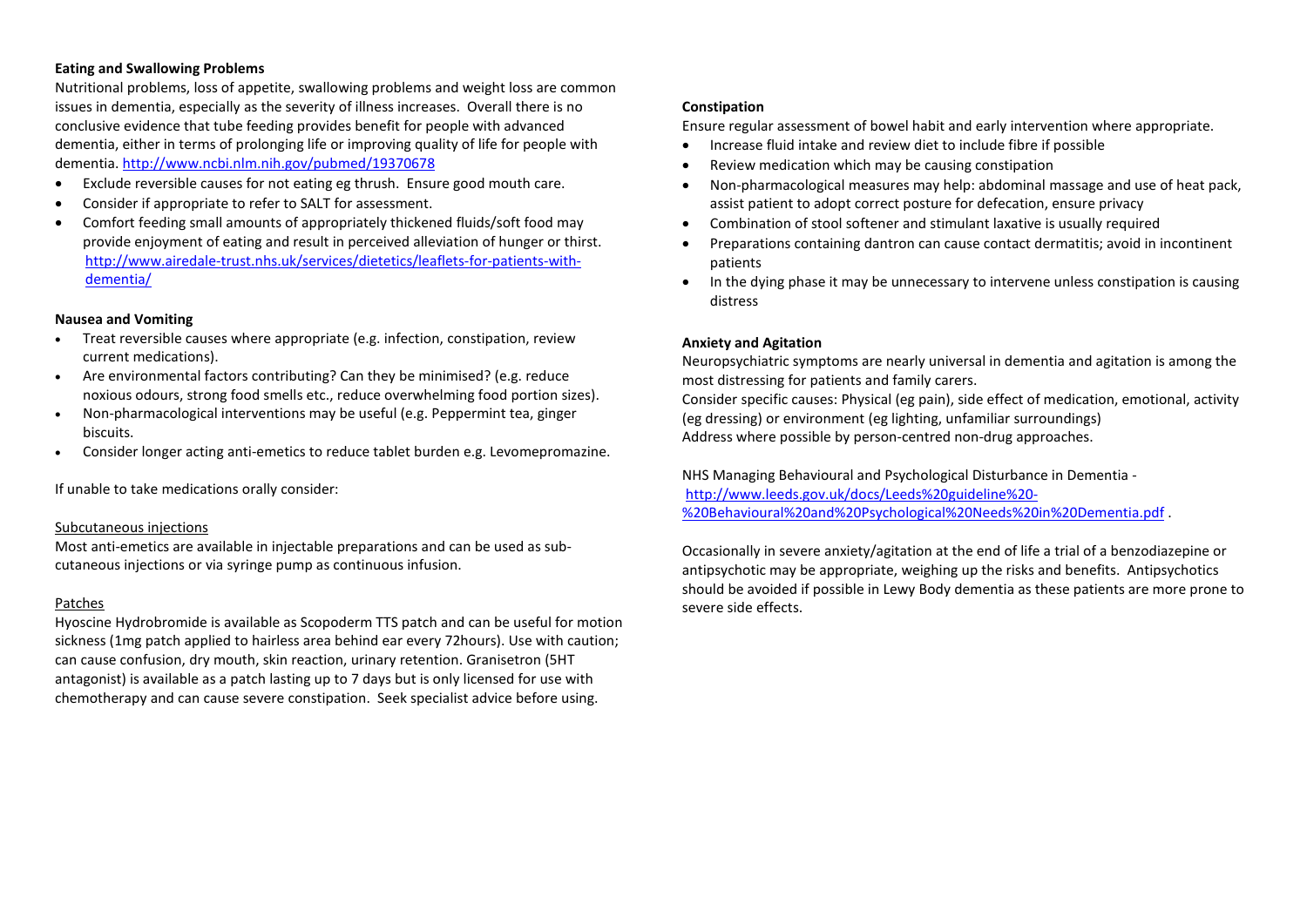## **Delirium and confusion**

Delirium is extremely common in patients with advanced dementia where dehydration is a common problem. It is often unrecognised or misdiagnosed as worsening dementia, depression, anxiety or psychosis.

## Clinical features

- **A.** Disturbance of consciousness (i.e. reduced clarity of awareness of the environment) with reduced ability to focus, sustain, or shift attention.
- **B.** A change in cognition or the development of a perceptual disturbance that is not better accounted for by a pre-existing, established, or evolving dementia.
- **C.** The disturbance develops over a short period of time (usually hours to days) and tends to fluctuate during the course of the day.

## Assessment

Obtain a thorough history to determine the patient's pre-morbid level of functioning, the onset of changes in their mental state and any potential cause e.g. infection, medication.

## Management

Non-pharmacological measures are the mainstay and include:

- Assessing thoroughly for reversible causes and treating where possible
- Managing the patient's environment to reduce confusion and distress e.g. Visible clock to aid orientation, good lighting during daytime
- Encourage family to visit and provide them with a full explanation
- Consistent nursing

## Pharmacological interventions

- Consider using haloperidol if patient is distressed
- Olanzapine Velotabs can be useful if patient can't swallow tablet or liquid
- If oral route not possible consider Haloperidol 500 micrograms 1.5mg subcut, observe for 30-60 minutes and repeat if necessary. Titrate cautiously according to symptoms, usual maximum dose 5mg over 24hrs. Review every 24 hours, monitor for adverse effects & seek further advice if not working.
- Lorazepam (sublingual or IM) or Midazolam (SC) may be useful, particularly in Lewy Body Dementia (LBD), and where the prime therapeutic aim is to sedate and/ or reduce agitation.

**NB Use with caution. All psychotropics (including Benzodiazepines) can increase confusion. Seek advice if concerns**

## **Last Hours or Days of Life**

Dying patients will manifest some or all of the following:

- Profound weakness usually bedbound
- Drowsy or reduced cognition semi-comatose
- Diminished intake of food and fluids only able to take sips of fluid
- Difficulty in swallowing medication no longer able to take tablets

Five priorities for Care have been identified by the Leadership Alliance of the Care of dying People: **[Click here to access](http://www.nhsiq.nhs.uk/media/2485900/duties_and_responsibilities_of_health_and_care_staff_-_with_prompts_for_practice.pdf)**

When it is recognised that a patient is entering the dying phase, it is recommended that a clear care plan for End of Life care is in place. This should include guidance on symptom management for patients unable to take oral medication including pain, breathlessness, terminal restlessness and retained secretions. Use contact details below for specialist advice.

| Local Contacts: |  |  |
|-----------------|--|--|
|                 |  |  |
|                 |  |  |
|                 |  |  |
|                 |  |  |
|                 |  |  |
|                 |  |  |
|                 |  |  |

How these guidelines were developed and how they should be used:

The Yorkshire and Humber Clinical Networks are part of NHS England. These guidelines were developed by clinicians experienced in the care of people with dementia, including at the end of life. They are intended as advisory and do not represent NHS England policy. Health care professionals should adhere to the policies of their own organisations. They should use their clinical judgment, working closely with patients and carers to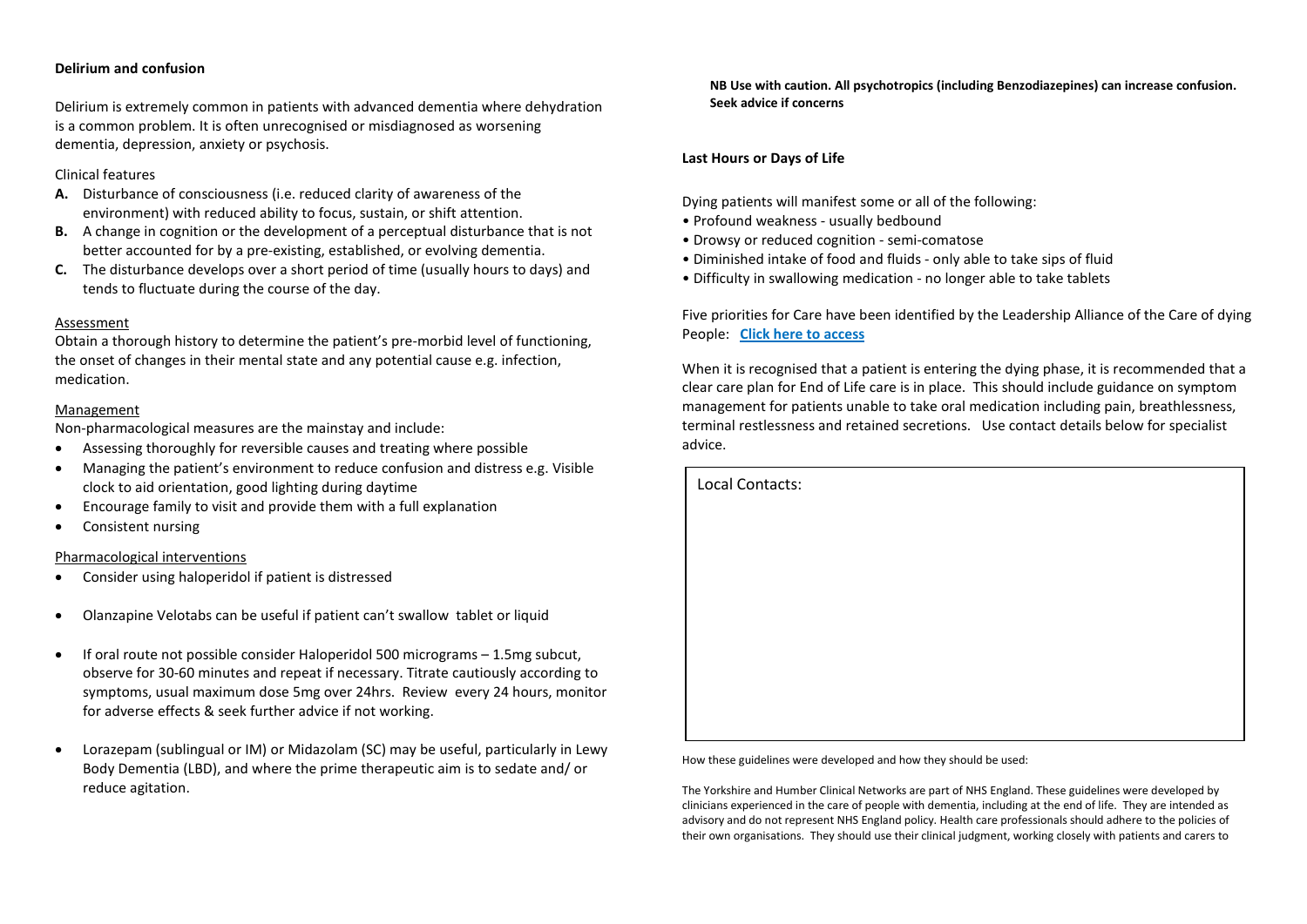provide optimum care for patients. Organisations may wish to adopt these guidelines and will need to use their clinical governance processes to do so.

The authors of this guidance have made considerable efforts to ensure the information upon which they are based is accurate and up to date. However, the guidelines may be superseded by new evidence and the authors accept no responsibility for any inaccuracies or information perceived as misleading.